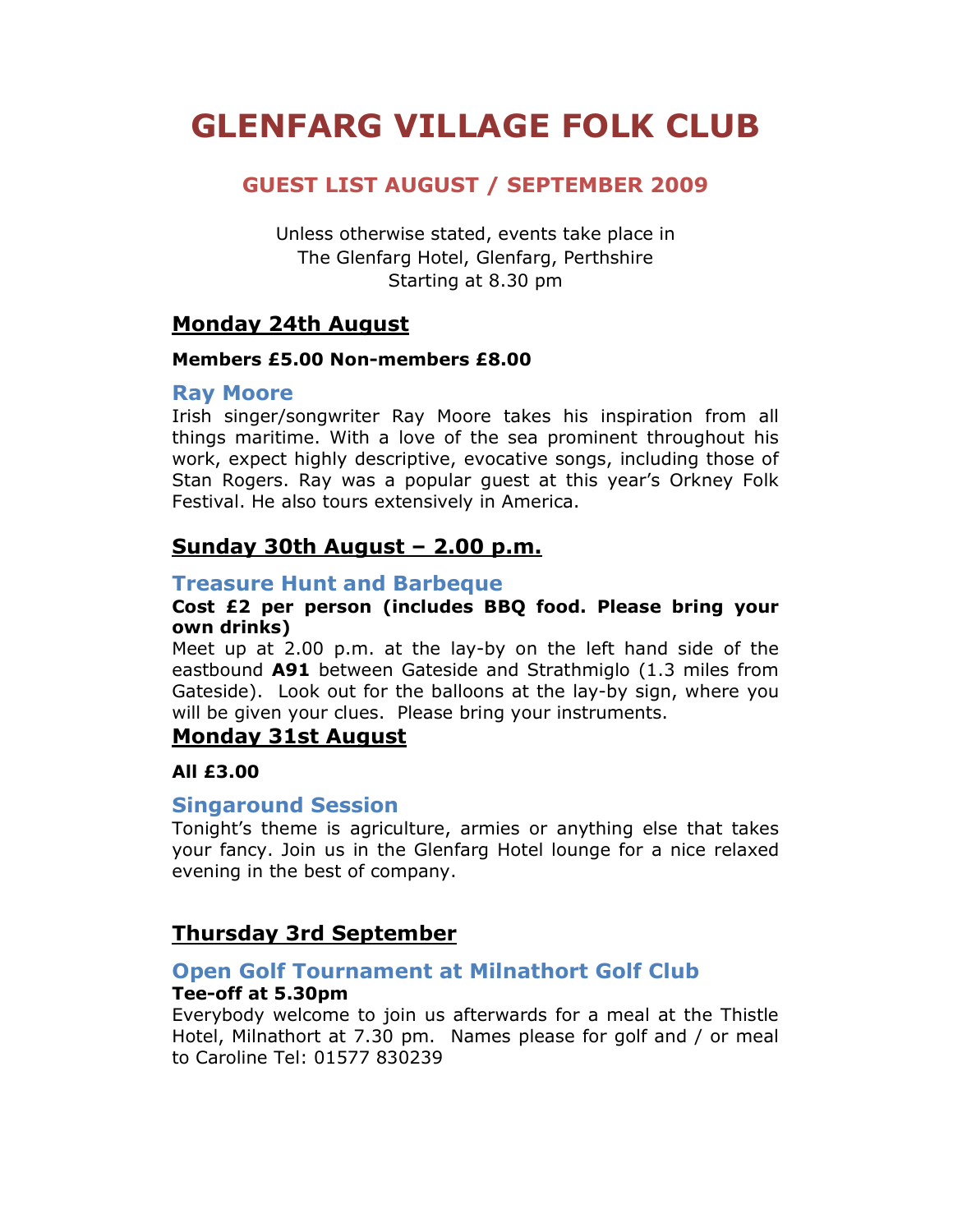## Monday 7th September

#### Members £5.00 Non-members £8.00

#### Kate Bramley

Kate is a fine singer and instrumentalist, best known as vocalist and fiddler with Jez Lowe and the Bad Pennies and American band Sweetgrass. She sings songs and plays tunes from the North East of England. Contemporary Folk-Celtic with a hint of old time.

## Monday 14th September

#### Members £5.00 Non-members £8.00

## The Travelling People

A band that first saw the light of day in the early sixties and recently reformed after forty years. Roy Bayne, Jack Chalmers, Ian Miller, Jim Miller and Len Woods play Scottish Irish and bluegrass songs and tunes. We look forward to a great night's entertainment when they visit us here at Glenfarg.

## Monday 21st September

#### Members £5.00 Non-members £8.00

#### Jez Lowe

Almost while no one was looking Jez has become one of the busiest performers on the acoustic folk circuit and his songs are widely sung around the folk world. Jez now tours worldwide and his songs have been recorded by many artistes including The Dubliners and Cherish the Ladies.

## Monday 28th September

#### Members £5.00 Non-members £8.00

#### Pete Abbott

An amazingly talented singer songwriter Pete writes truly beautiful songs. He is one of those rare artists who can touch an audience with his honesty and sensitivity. Combine this with his clever guitar playing and you have a combination not often found.

A Date for your diary

Friday 4th December – 8.00pm Ceilidh Dance

Glenfarg Village Hall